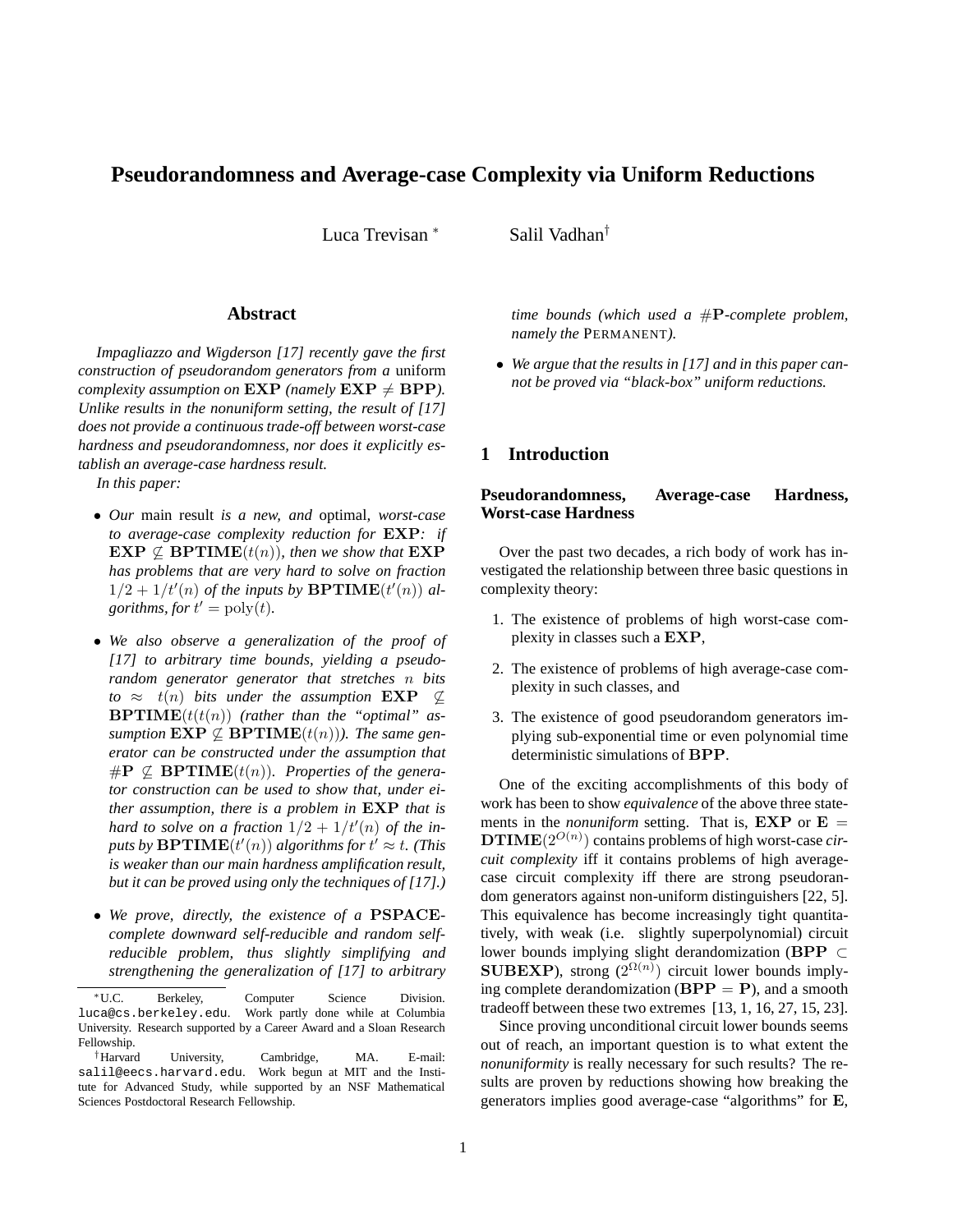and how this in turn implies good worst-case "algorithms" for E. Almost all of these reductions are nonuniform and, as we discuss below, this is necessary for reductions that are "black box," that is, that work without making any assumptions on the hard problem being used and on the distinguisher being postulated.

#### **Uniform Reductions**

An exciting recent work of Impagliazzo and Wigderson [17] has broken out of this mould of nonuniformity, and their paper is the starting point of our investigation. They prove that under the *uniform assumption*  $\mathbf{EXP} \neq \mathbf{BPP}$ , it is possible to simulate BPP algorithms deterministically in subexponential time (on most inputs, for infinitely many input lengths). This result stands out as an isolated example of using of uniform hardness assumptions in derandomization, $<sup>1</sup>$  and suggest that perhaps nonunifor-</sup> mity can be completely removed from this area. However, there is a contrasting result due to Impagliazzo, Kabanets and Wigderson [14], stating that  $NEXP \neq MA^2$  if and only if NEXP  $\nsubseteq$  P/poly. In words, the only way to prove a subexponential time derandomization of MA (or a subexponential time derandomization of promise-BPP) is to prove (or assume) nonuniform lower bounds for NEXP. Contrary to [17], this suggests that circuit lower bounds are *necessary* for derandomization. Where does the truth lie?

Hardness versus randomness results in the uniform setting thus stand at the border of what is provable without using circuit complexity lower bounds, and there is hope that ultimately they may lead to unconditional results (both in the form of derandomization and in the form of circuit lower bounds), or at least of interesting nonrelativizing results about classes that may not even have to do with randomness directly. $3$  As we argue below, uniform reductions proving pseudorandomness and/or average-case complexity cannot be "black-box" reductions, and we believe that the pseudorandom generator construction of [17] and the results of this paper are not only impossible via black-box reductions, but also nonrelativizing.

The uniform result by Impagliazzo and Wigderson [17] uses many previous theorems in complexity theory, some of which do not appear related to derandomization. In addition, unlike previous (and subsequent) derandomization results in the nonuniform setting, it was not stated as giving a continuous tradeoff between hardness and randomness. It also was not proved by (explicitly) presenting a uniform reduction from worst-case to average-case hardness, which is typically the first step in previous derandomization results. Thus, their work leaves several intriguing open questions:

- What is the best tradeoff between hardness and derandomization in the uniform setting? In particular, can a sufficiently strong uniform lower bound on E yield a *polynomial-time* deterministic simulation of BPP? By analogy with the nonuniform setting, we might hope to prove that if  $E \nsubseteq BPTIME(t(n))$ , then there is a pseudorandom generator that mapping  $\approx n$ bits into roughly  $\approx t(n)$  bits fooling uniform distinguishers running in time  $\approx t(n)$  (which implies a time  $2^{O(t^{-1}(n))}$  simulation of **BPP**).
- Of the several previous results that are being used, how many are really necessary, and what are the properties of EXP that are essential to the proof?
- Is it possible to prove, along similar lines, that if  $EXP \neq BPP$  then  $EXP$  contains problems that are hard on average? What is the best tradeoff for this worst-case vs. avg-case problem in the uniform setting?

#### **Our Results**

**Generalizing [17].** We first revisit, in Section 3, the arguments of Impagliazzo and Wigderson [17], and make the following observations.

- 1. Generalizing [17], we can obtain a pseudorandom generator that stretches  $\approx n$  bits into  $\approx t(n)$  bits which fools distinguishers running in time  $t(n)$ , under the assumption that  $\mathbf{EXP} \not\subseteq \mathbf{BPTIME}(t(t(n)))$ (roughly). (Recall that "ideal" result would have  $t(n)$ instead of  $t(t(n))$ .)
- 2. The "ideal" derandomization can be obtained from uniform lower bounds on  $\#P$  (instead of  $EXP$ ). That is, the same generator as above can be obtained under the hypothesis that  $\#\mathbf{P} \not\subset \mathbf{BPTIME}(t(n))$ . The key property of  $\#P$  that is used in [17] is that it contains a complete problem which is both "random selfreducible" and "downward self-reducible", namely the PERMANENT<sup>[30]</sup>.
- 3. Result 1 above is obtained by constructing two pseudorandom generators, one from an EXP-complete problem and one from the PERMANENT. If there is a time  $t(n)$  distinguisher for both generators, then they can be combined in a sophisticated way (not just by a uniform "reduction") to obtain a time  $t(t(n))$  algorithm

<sup>&</sup>lt;sup>1</sup>Here we do not include the works on "cryptographic" pseudorandom generators which are based on the stronger assumption that one-way functions exist [8, 31, 12], but are indeed uniform.

<sup>&</sup>lt;sup>2</sup>MA is a probabilistic version of NP; it is the class of languages for which membership has short proofs that can be checked in *probabilistic* polynomial time.

<sup>&</sup>lt;sup>3</sup>Indeed, [14] use derandomization techniques to obtain the result  $NEXP \subseteq P/poly \Rightarrow NEXP = EXP$ , which *a priori* has nothing to do with randomness; the stronger implication  $NEXP \subseteq P/poly \Rightarrow$  $NEXP = MA$  is also true, and known to be non-relativizing.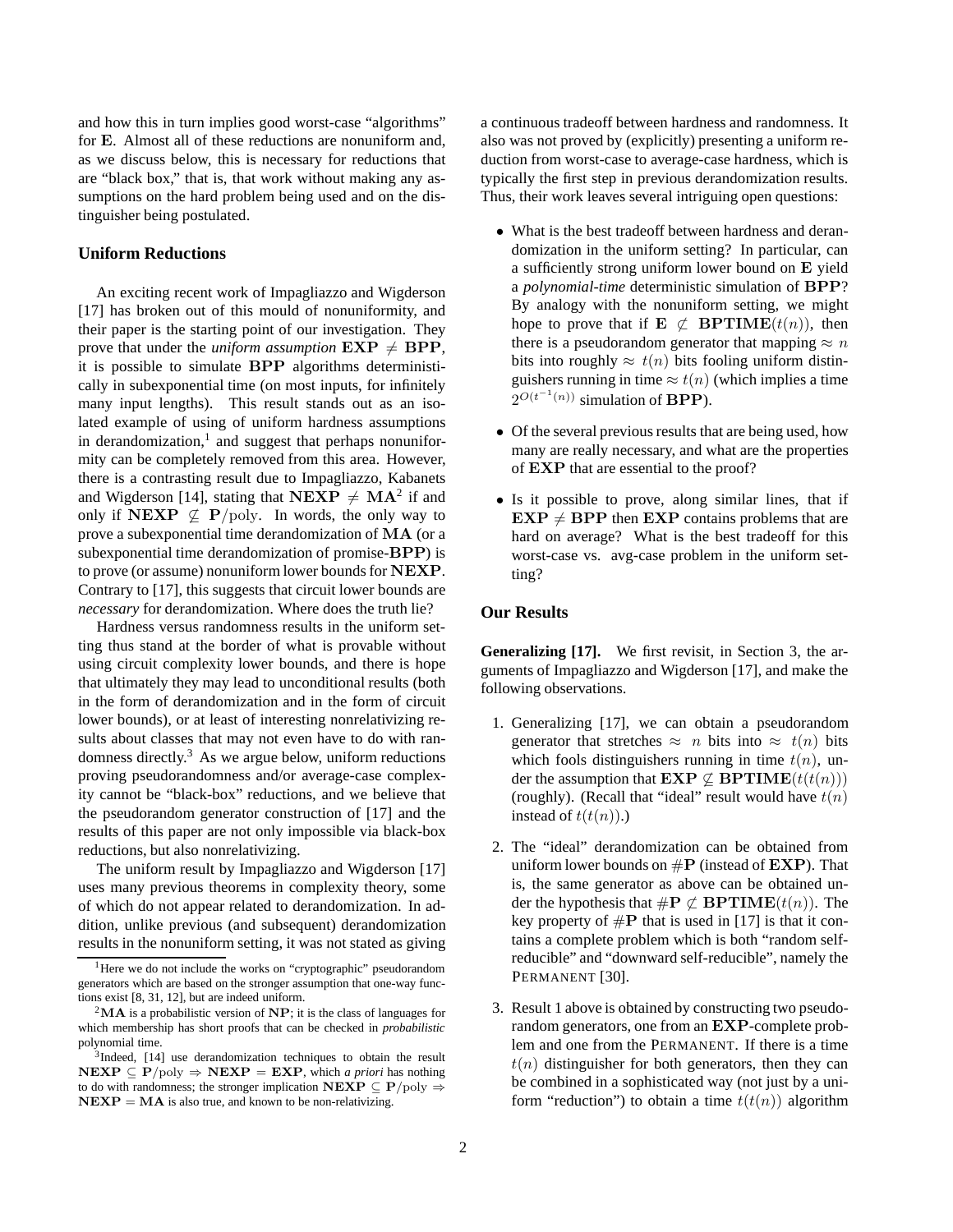for EXP. This step makes crucial use of Toda's Theorem that  $\Sigma_2 \subseteq \overline{P^{\#P}}$  [28].

4. Using our restatement of these results, we can also obtain a uniform worst-case to average-case connection for EXP: if every problem in EXP admits a probabilistic algorithm that runs in  $t(n)$  time and solves the problem in a  $1/2 + 1/t(n)$  fraction of inputs of length *n*, then (roughly)  $\mathbf{EXP} \subseteq \mathbf{BPTIME}(t(t(n))$ . This is another result that cannot be proved via black-box reduction.

These observations set the stage for our other results. One main goal is to remove the  $t(t(n))$  lower bounds that are needed above, for they are far from matching the "ideal" tradeoff. They give nothing, for example, with  $t(n)$  $2^{n^{\epsilon}}$ , and more generally limits t to being at most *halfexponential* [21]. In terms of derandomization, this means that we cannot get anything near a polynomial-time deterministic simulation of BPP from such results.

**Derandomization from** PSPACE**-hard problems.** In Section 4, we give a direct construction of a PSPACEcomplete problem which is both random self-reducible and downward self-reducible. This simplifies the proof of the Impagliazzo–Wigderson result, eliminating the use of Valiant's Theorem and Toda's Theorem, and also strengthens Item 2 by replacing  $P^{\#P}$  with PSPACE. Our construction is based on the ideas using in proving  $IP =$ PSPACE [20, 24].

**Optimal Average-Case Hardness for** EXP**.** In Section 5 we present our main result: a new, uniform, worst-case to average-case reduction for EXP that whose parameters match the state-of-the-art in the nonuniform setting [27]. Specifically, we prove that if every problem in E can be solved in time  $t(n)$  on a  $1/2 + 1/t(n)$  fraction of inputs, then every problem in E can be solved in time roughly  $t(n)$ . Our result is based on combining the nonuniform version of the result from [27] with results about *instance checkers* for EXP.

**Black-box Reductions.** In Appendix A, we argue that the uniform pseudorandom generator constructions and the uniform worst-case to average-case connections in [17] and here cannot be obtained by black-box reductions. The basic reason for this is that (nonuniform or uniform) black-box reductions can be interpreted *information theoretically*, and give rise to *randomness extractors* in the case of pseudorandom generators [29] and *error-correcting codes* in the case of worst-case-to-average-case reductions. We show that uniform black-box reductions yield such objects with absurd parameters.

This means that to achieve these uniform results, one must exploit special properties of either the hard function or the "adversary" in the reductions. For example, Impagliazzo and Wigderson [17] used the fact that the PER-MANENT is downward and random self-reducible. Since only problems in PSPACE have downward self-reducible problems, this suggests that to obtain better results from the hardness of EXP, we should try to identify special properties of EXP-complete problems which can be exploited. Our optimal hardness amplification identifies one such property, namely *instance checkability*. We do not know whether this suffices for getting optimal derandomization. If not, hopefully it at least will point the direction to other properties of EXP that can be used.

## **2 Preliminaries**

For notational convenience, all of the time bounds  $t(\cdot)$ in this paper are assumed to satisfy several niceness conditions:  $n \le t(n) \le 2^n$ ,  $t(n)$  is monotone increasing,  $t(n)$  is computable in time  $\text{poly}(n)$ , and  $t(O(n)) \leq \text{poly}(t(n)) \leq$  $t(\text{poly}(n))$ . All functions of the form  $n^c, n^c \log n, n^{(\log n)^c}$ ,  $2^{cn}$ ,  $2^{n^c}$  satisfy these conditions.

Now we define several of the classes of languages we will be examining throughout the paper. Sometimes we will abuse notation and refer to them as classes of functions, and we will sometimes identify a language with its characteristic function. **BPTIME** $(t(n))$  denotes the class of languages solvable by probabilistic algorithms with 2-sided error running in time  $t(n)$ . SIZE $t(n)$  denotes the class of languages which can be decided by (nonuniform) Boolean circuits of size  $t(n)$ .  $\Sigma_{\mathbf{k}}t(n)$  denotes the class of problems that can be solved by time  $t(n)$  alternating machines with k alternations (starting with an existential one).

We will also consider two notions of average-case complexity of functions. The first captures the idea that a function is "easy on average" for deterministic algorithms:  $f \in \text{avgDTIME}(t(n))$  if there is a time  $t(n)$  deterministic algorithm A such that for every probabilistic sampling algorithm  $G$  which runs in time  $t(n)$ ,  $Pr[A(G(1^n))] = f(G(1^n))] \ge 1 - 1/t(n)$ . Thus, the statement  $\mathbf{BPP} \subseteq \mathbf{avgDTIME}(t(n))$  for some small (e.g. quasipolynomial or even subexponential) time bound t means that we have a good deterministic simulation of  $BPP$  — it is even hard to generate instances on which the simulation will fail.

The other notion of average-case complexity well look at is meant to capture strong average-case *hardness* rather than easiness: We say that  $L \in \text{advBPTIME}(t)$  if there is a probabilistic algorithm A running in  $t(n)$  time such that for every  $n$ 

$$
Pr[A(x) = L(x)] \ge 1/2 + 1/t(n)
$$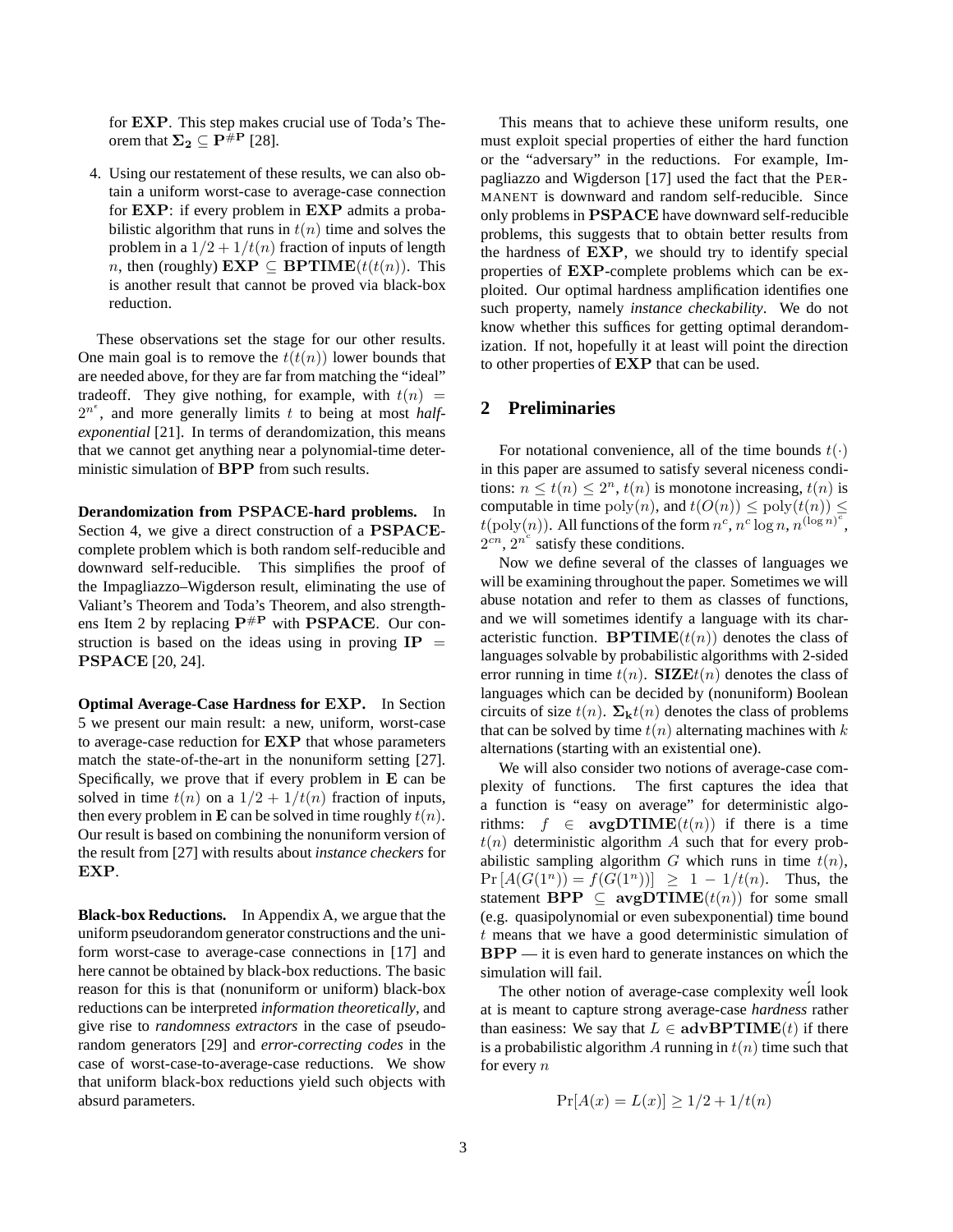where the probability is taken both over the coin tosses of A and over the uniform distribution of inputs x in  $\{0, 1\}^n$ . Thus, if  $L \notin \text{advBPTIME}(t)$  it means that L is very hard-on-average. Indeed, it means that no probabilistic time  $t$  algorithm can decide membership in  $L$  with a significant *advantage* over random guessing (for infinitely many input lengths); hence the notation advBPTIME. Constructing such hard-on-average languages (or, equivalently, Boolean functions) is typically the first step in a pseudorandom generator construction.

A prefix of **i.o.** to a complexity class means the class of languages which can be solved on *infinitely m2any input lengths* by algorithms within the stated resource bounds.

For  $f: \{0,1\}^* \to \{0,1\}$ , we denote the restriction of f to inputs of length n by  $f_n$ .

**Definition 2.1**  $f : \{0,1\}^* \rightarrow \{0,1\}$  *is* downward selfreducible *if there is a (deterministic) polynomial time algorithm A such that for all*  $x \in \{0, 1\}^n$ ,  $A^{f_{n-1}}(x) = f_n(x)$ *.* 

**Definition 2.2**  $f : \{0,1\}^* \to \{0,1\}$  *is* random selfreducible *if there is a constant* c *and a probabilistic* polynomial-time algorithm A such that if  $g: \{0,1\}^n \to$  $\{0, 1\}$  *is any function that agrees with*  $f_n$  *on at least a*  $1 - 1/n^c$  fraction of inputs,  $\Pr[A^g(x) = f(x)] \geq 2/3$  for  $all\ x \in \{0,1\}^n$ . (The probability is just over the coin tosses *of* A*.)*

**Pseudorandom Generators.** We define pseudorandom generators in a slightly nonstandard way to facilitate the presentation of our results. We say a function  $G$ : {0, 1}<sup>\*</sup> → {0, 1}<sup>\*</sup> has *stretch* m(·) if  $|G(x)| = m(|x|)$ for all x. We say that D distinguishes G in time  $t(\cdot)$  (resp., *size*  $t(\cdot)$  *if D* runs in time  $t(n)$  (resp., is computable by a circuit of size  $t(n)$ ) on inputs of length  $m(n)$  and

$$
\Pr_{x \leftarrow U_n} \left[ D(x, G(x)) = 1 \right] - \Pr_{(x, y) \leftarrow U_{n+m(n)}} \left[ D(x, y) = 1 \right] > \frac{1}{t(n)},
$$

for all sufficiently large n. Clearly, a "good" pseudorandom generator will have no efficient distinguisher. Note that, by this definition, if  $G$  cannot be distinguished in time  $t$ , it means that every time  $t$  algorithm fails to distinguish G *infinitely often*. Note also that we give the distinguisher the seed to the pseudorandom generator. This makes sense here because this line of work (starting from [22]) pseudorandom generators for derandomization (as opposed to, e.g., cryptography) works with generators whose running time is greater than that of the distinguisher. Indeed, all pseudorandom generators in this paper are computable in time  $2^{O(n)}$ on seeds of length n.

The above convention about feeding the distinguisher the seed means that every pseudorandom generator gives rise to a hard-on-average function.

**Lemma 2.3** *If there is an algorithm* A *which runs in time*  $t(\cdot)$  (resp., computed by a circuit of size  $t(\cdot)$ ) such that

$$
\Pr_{x \leftarrow \{0,1\}^n} \left[ A(x) = G(x)|_{m(n)} \right] > \frac{1}{2^{m(n)}} + \frac{1}{t(n)}
$$

*for some* m(·) *and all* n*, then there is an algorithm which distinguishes* G *in time*  $t(\cdot)$  (resp., *in size*  $t(\cdot)$ ). Here  $G(x)|_{m(n)}$  *denotes the first*  $m(n)$  *bits of*  $G(x)$ *.* 

*In particular, if there is a generator* G *which cannot be distinguished in time* t(n)*, then the first bit of* G *defines a language which is not in*  $\mathbf{advBPTIME}(t(n))$ *.* 

## **3 Extensions of [17]**

In this section, we describe the results of Impagliazzo and Wigderson [17], and, in the process, generalize them to larger time bounds.

The starting point for pseudorandom generation from Boolean functions of high circuit complexity was the construction of Nisan and Wigderson [22], whbich builds a pseudorandom generator from an average-case hard function.

**Lemma 3.1 ([22])** For every  $t(\cdot)$  and every random self*reducible function* f*, there is a* G *with stretch* t(n) *such that*

- $G(x)$  *can be computed in time*  $\text{poly}(t(n))$  *on inputs of length* n*, with oracle access to* f*.*
- *If* G *can be distinguished in size* t(n)*, then* f *is in*  $\textbf{SIZE}(t(\text{poly}(n))).$

Quantitatively better results that eliminate the  $poly(n)$ in  $SLZE(t(\text{poly}(n)))$  are now known [16, 27, 15, 23], but we use the above for simplicity. The random self-reducible hard function  $f$  can be obtained from any hard function  $f$ by taking the low-degree extension:

**Lemma 3.2 ([6, 5])** *For every function* f*, there is a random self-reducible function such that* f *reduces to* f ′ *in linear time, and* f ′ *can be computed in linear space with oracle access to* f*.*

The first new ingredient in [17] was the observation that the circuit complexity conclusion of Lemma 3.1 can be replaced with a uniform conclusion about *learnability*.

**Lemma 3.3 ([17])** *For every*  $t(\cdot)$  *and every random selfreducible* f, there is a G with stretch  $t(n)$  such that

•  $G(x)$  *can be computed in time*  $\text{poly}(t(n))$  *on inputs of length* n*, with oracle access to* f*.*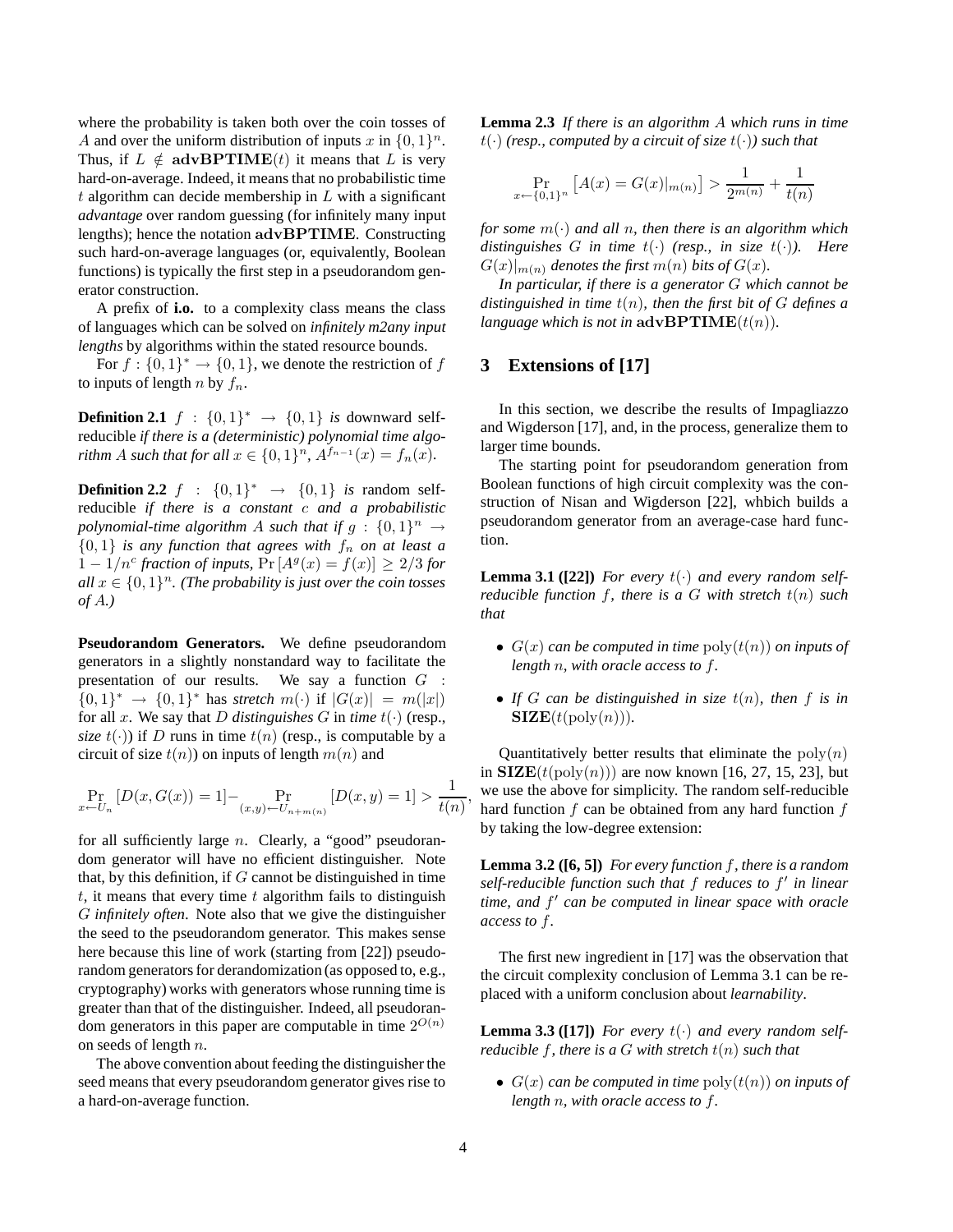• *If* G *can be distinguished in time* t(n)*, then* f is in  $\textbf{LEARN}_{\textbf{mem}}(t(\text{poly}(n)))$ , where  $\mathbf{LEARN}_{\mathbf{mem}}t(n)$  *denotes the class of languages* L *which can be (exactly)* learned *with membership queries by a probabilistic algorithm* A *running in time*  $t(n)$ <sup>4</sup>

The next new ingredient of [17] was showing that the learnability can be turned into standard uniform easiness if the function f is *downward self-reducible*.

**Lemma 3.4 ([17])** *If* f *is downward self-reducible and*  $f \in$ **LEARN**<sub>mem</sub>( $t(n)$ )*, then*  $f \in \text{BPTIME}(\text{poly}(t(n)))$ *.* 

The problem with this is that all downward self-reducible problems lie in PSPACE, but we would like to start with a hard function in **EXP**. The way this is overcome in [17] is to assume that EXP has polynomial-sized circuits (for otherwise we're already done by Lemma 3.1). Under this assumption, a version of the Karp–Lipton Theorem, attributed to Albert Meyer, collapses  $EXP$  to  $\Sigma_2$ . Generalizing this to higher time bounds gives:

**Lemma 3.5 (Meyer [18])** *If*  $\mathbf{EXP} \subset \mathbf{SIZE}(t(n))$ *, then*  $\mathbf{EXP} \subset \mathbf{\Sigma_2}(\text{poly}(t(n))).$ 

Once EXP collapses to  $\Sigma_2$ , we get a random selfreducible and downward self-reducible function from the following:

**Lemma 3.6 ([30, 28, 19])** *There is a random self-reducible and downward self-reducible*  $\Sigma_2$ -hard problem, namely, the PERMANENT*.*

Combining all these, we get the following generalization of the [17] Theorem.

**Theorem 3.7 (generalizing [17])** *There is a generator* G *with stretch*  $t(\cdot)$  *which cannot be distinguished in time*  $t(\cdot)$  $unless$   $\mathbf{EXP} \subset \mathbf{BPTIME}(t(t(\text{poly}(n))))$ *.* 

**Proof sketch:** Let  $f_1$  be a random self-reducible  $EXP$ complete problem (from Lemma 3.2) and let  $f_2$  be the PERMANENT. Use Lemma 3.1 to construct a generator  $G_1$  with stretch  $t(\cdot)$  from  $f_1$ , and use Lemma 3.3 to construct a generator  $G_2$  with stretch  $t(\cdot)$  from  $f_2$ . If both  $G_1$  and  $G_2$  can be distinguished in time  $t(\cdot)$ , then  $f_1 \in$  $\text{SIZE}(t(\text{poly}(n)))$ ,  $f_2 \in \text{LEARN}_{\text{mem}}(t(\text{poly}(n))).$ Since  $f_2$  is downward self-reducible, Lemma 3.4 gives  $f_2 \in \mathbf{BPTIME}(t(\text{poly}(n)))$ . Since  $f_1$  is  $\mathbf{EXP-complete}$ , Lemma 3.5 gives  $f_1 \in \Sigma_2(t(\text{poly}(n)))$ . By Lemma 3.6,  $f_1$ reduces to  $f_2$  in time  $t(\text{poly}(n))$ , from which we conclude  $f_1 \in \text{BPTIME}(t(t(\text{poly}(n)))).$ 

A generator which fools uniform algorithms can be used to obtain an average-case derandomization of BPP.

**Corollary 3.8 (generalizing [17])** *If* **EXP** 
$$
\not\subset
$$
 **BPTIME** $(t(t(\text{poly}(n))))$ , *then* **BPP**  $\subseteq$  **i.o.**-**avgDTIME** $(2^{t^{-1}(n)})$ .

Note that this only gives a deterministic simulation of BPP *infinitely often*. In most previous works on derandomization, it is also possible to obtain a simulation for all input lengths by assuming that EXP has a problem that is hard for all but finitely many input lengths, i.e. EXP is not in **i.o.-BPTIME** $(t(n))$  for a small t'. However, one of the steps of the above proof, namely Lemma 3.4, breaks down if we try to work with an infinitely-often hypothesis.

We also observe that a uniform hardness amplification result now follows from Theorem 3.7 via Lemma 2.3.

**Corollary 3.9** *If* **EXP**  $\not\subset$  **BPTIME**( $t(t(\text{poly}(n))))$ *, then*  $\mathbf{EXP} \not\subset \mathbf{advBPTIME}(t(\text{poly}(n))).$ 

In Section 5, we improve this result in two ways. First, we eliminate the composition of  $t$  (along with other quantitative improvements) to obtain a result that matches best known nonuniform result. Second, we obtain an version which says that EXP has a problem that is worst-case hard for almost all input lengths, then it has a problem that is average-case hard for almost all input lengths (in contrast to the above, which is only implies hardness "infinitely often").

## **4 A Downward and Random Self-Reducible** PSPACE**-complete Problem**

The proof of Impagliazzo and Wigderson in Section 3 makes use of many previous results, and it is unclear how much of that machinery is really necessary for the result. By isolating the essential ingredients, we may ultimately succeed in removing the deficiencies described in the introduction. In this section, we show that Valiant's Theorem and Toda's Theorem, which were used in Lemma 3.6, are not necessary. Instead, we show that there is a random self-reducible and downward self-reducible complete problem for PSPACE. At first, this seems easy. The canonical PSPACE-complete problem QBF is downward self-reducible, and Lemma 3.2 says that PSPACE also has a random self-reducible complete problem. However, the Impagliazzo–Wigderson proof appears to need a *single* complete problem which has both properties simultaneously. In this section, we obtain such a problem by a careful arithmetization of QBF, using the ideas underlying the interactive proof system for PSPACE [20, 24].

In what follows,  $\mathbb{F}_n$  is the finite field of size  $2^n$ . It is known that a representation of this field (i.e. an irreducible

<sup>&</sup>lt;sup>4</sup>That is, with high probability,  $A^{L_n}(1^n)$  outputs a circuit which computes  $L_n$  within time  $t(n)$ , where  $L_n$  denotes the restriction of language  $L$  to inputs of length  $n$ .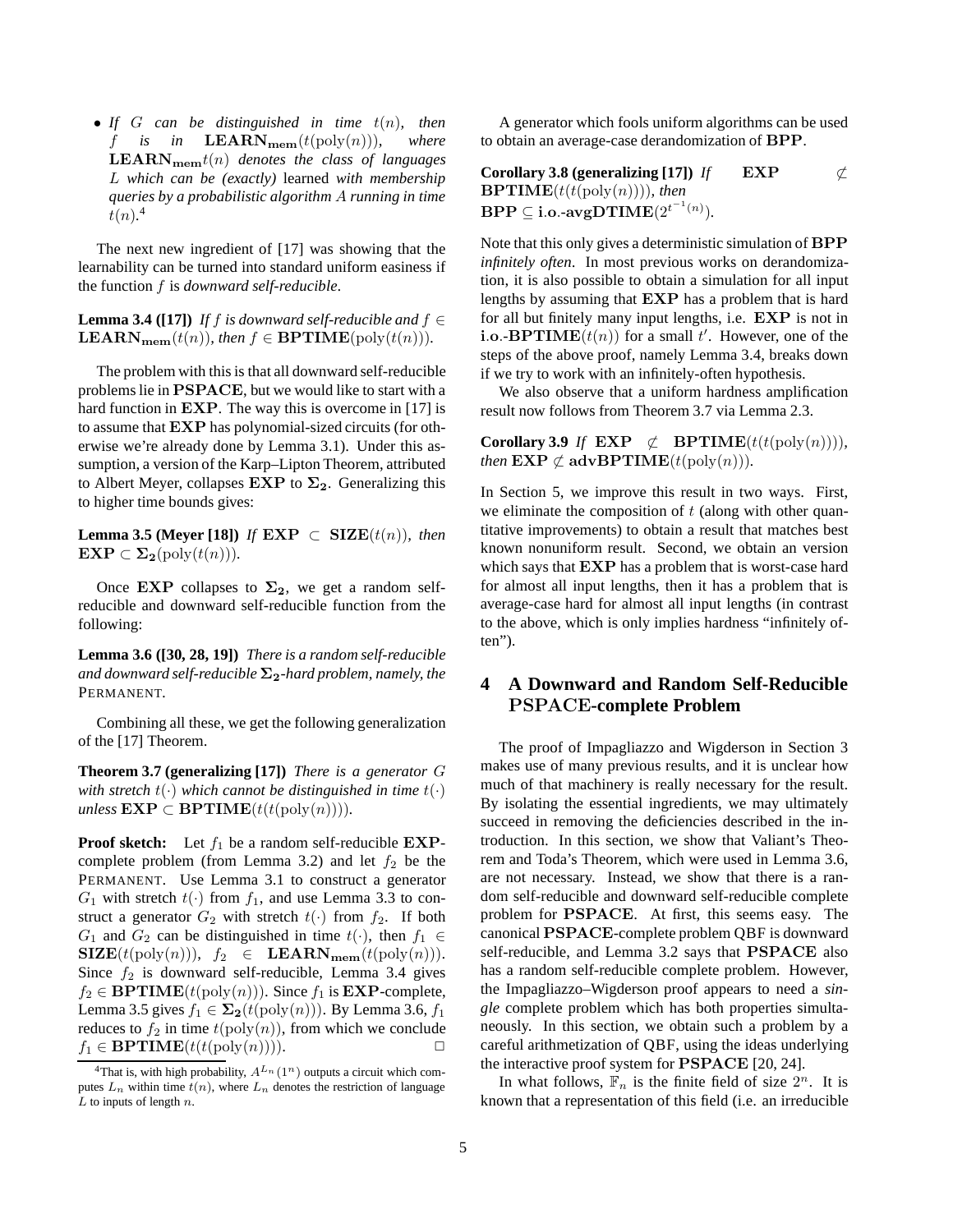polynomial of degree *n* over  $GF(2)$  can be found deterministically in time  $poly(n)$  [25].

**Lemma 4.1** *For some polynomials* t *and* m*, there is a collection of functions*  $\{f_{n,i} : (\mathbb{F}_n)^{t(n,i)} \to \mathbb{F}_n\}_{i \leq m(n)}$  *with the following properties:*

- *1.* (Self-Reducibility) For  $i < m(n)$ ,  $f_{n,i}$  can be eval*uated with oracle access to*  $f_{n,i+1}$  *in time*  $poly(n)$ *.*  $f_{n,m(n)}$  *can be evaluated in time*  $\text{poly}(n)$ *.*
- *2. (*PSPACE*-hardness) For every language* L *in* PSPACE*, there is a polynomial-time computable function* g *such that for all x,*  $g(x) = (1^n, y)$  *with*  $y \in \mathbb{F}_n^{t(n,0)}$ , and  $f_{n,0}(y) = \chi_L(x)$ .
- *3. (Low Degree)* fn,i *is a polynomial of total degree at*  $most$  poly $(n)$ *.*

**Proof sketch:** Consider the interactive proof system for PSPACE-complete problem QBF, as presented in [26]. In the construction of the proof system, a QBF instance  $\phi = \exists x_1 \forall x_2 \cdots \exists / \forall x_n \psi(x_1, \ldots, x_n)$  induces a sequence  $f_0, f_1, \ldots, f_m$  ( $m = \text{poly}(n)$ ) of multivariate polynomials over any sufficiently large finite field, say  $\mathbb{F}_n$ .  $f_m =$  $f_m(x_1, \ldots, x_n)$  is an arithmetization of the propositional formula  $\psi(x_1, \ldots, x_n)$ , and for  $j \lt n$ ,  $f_j$  is defined in terms of  $f_{j+1}$  using one of the rules:

 $f_i(x_1,\ldots,x_\ell) = f_{i+1}(x_1,\ldots,x_\ell,0) \cdot f_{i+1}(x_1,\ldots,$  $f_j(x_1,\ldots,x_\ell) = 1 - (1 - f_{j+1}(x_1,\ldots,x_\ell,0)) \cdot (1 - f_{j+1}(x_f \cdot \ldots d\epsilon))$  on  $\ell$  x-variables, then when  $f_j(x_1,\ldots,x_k,\ldots,x_\ell) = x_k \cdot f_j(x_1,\ldots,1,\ldots,x_\ell) + (1-x_k) \cdot \overline{y}_j(x_1^2,\ldots,x_\ell)$ ,  $x_1,x_2,\ldots,x_\ell$  take on Boolean values, nomials has the following properties:

(Which rule is used depends solely on  $i$  and  $n$  in an easily computable way). The construction provides the following guarantees:

- If  $f_j$  depends on  $\ell$  variables, then when  $x_1 \ldots, x_\ell$ take on Boolean values,  $f_j(x_1, \ldots, x_\ell)$  equals the truth value of  $\phi$  with the first  $\ell$  quantifiers removed.  $f_0$  is a constant polynomial, and thus equals the truth value of  $\phi$  (with all quantifiers present).
- $f_m$  can be evaluated in time  $\text{poly}(|\phi|)$ .
- For  $j < m$ ,  $f_j$  can be evaluated in time  $poly(|\phi|)$  given oracle access to  $f_{j+1}$ . (This follows from the three possible rules which define  $f_j$  in terms of  $f_{j+1}$ .)
- Each  $f_j$  is of total degree at most poly $(|\phi|)$ .

However, this does not yet accomplish what we want since these polynomials depend on  $\phi$ , and not just its length. To solve this, we incorporate the formula  $\phi$  into the arithmetization (as done for PCP's in, e.g. [4, 10] for different reasons). We do this by defining a single "universal" quantified formula  $\Phi_n$  which has some *free* variables such that by setting these free variables appropriately,  $\Phi_n$  can be specialized to any instance of QBF. Specifically,  $\Phi_n$  has  $2n^2$ free variables  $\{y_{i,j}, z_{i,j} : 1 \leq i, j \leq n\}$ , and is defined as follows:

$$
\Phi_n(\overline{y},\overline{z}) = \exists x_1 \forall x_2 \cdots \exists / \forall x_n \bigwedge_{i=1}^n \bigvee_{j=1}^n (y_{i,j} \wedge x_j) \vee (z_{i,j} \wedge \neg x_j)
$$

Now let  $\phi$  be any instance of QBF. Without loss of generality, we may assume  $\phi$  is in the form  $\phi =$  $\exists x_1 \forall x_2 \cdots \exists / \forall x_n \psi(x_1, \ldots, x_n)$ , where  $\psi$  is a CNF formula with at most  $n$  clauses. (These restrictions still preserve the fact that QBF is a PSPACE-complete problem.) Define  $\overline{y}(\phi)$  and  $\overline{z}(\phi)$  as follows:  $y_{i,j}(\phi) = 1$  iff the *i*'th clause of  $\psi$  contains  $x_j$ , and  $z_{i,j}(\phi) = 1$  iff the *i*'th clause of  $\psi$  contains  $\neg x_i$ . Then, by inspection,

$$
\Phi_n(\overline{y}(\phi), \overline{z}(\phi)) \equiv \phi \tag{1}
$$

Now we define the polynomials  $f_{n,0}, f_{n,1}, \ldots, f_{n,m}$  $(m = m(n))$  to be the sequence of polynomials obtained by applying the  $IP = PSPACE$  arithmetization to  $\Phi_n$ . Unlike a standard instance of QBF,  $\Phi_n$  has some free variables  $\overline{y}, \overline{z}$ . However, the construction still applies, and each  $f_{n,i}$ will have variables corresponding to these free variables in addition to x-variables corresponding to the quantifiers that have been "stripped off". The resulting sequence of poly-

- $f_{n,j}(\overline{y}, \overline{z}, x_1, \ldots, x_\ell)$  equals the truth value of  $\Phi_n$  with the first  $\ell$  quantifiers removed.  $f_{n,0}$  depends on none of the x-variables, and thus  $f_{n,0}(\overline{y},\overline{z}) = \Phi_n(\overline{y},\overline{z})$  on Boolean inputs.
	- $f_{n,j}$  can be computed in time  $poly(n)$  given oracle access to  $f_{n,j+1}$ .
	- Each  $f_{n,j}$  is of total degree at most  $poly(n)$ .
	- $f_{n,m(n)}$  can be evaluated in time  $\text{poly}(n)$ .

This establishes the self-reducibility and low degree properties. The PSPACE-hardness, This completes the proof. ✷

Now, to deduce the final result, we simply combine the functions  $f_{n,i}$  from Lemma 4.1 into a single function F, with a careful ordering of input length so as to turn the "upwards" reductions from  $f_{n,i}$  to  $f_{n,i+1}$  into a downward selfreduction for F. Details are in Appendix B.

**Theorem 4.2** PSPACE *has a complete problem which is both random self-reducible and downward self-reducible.*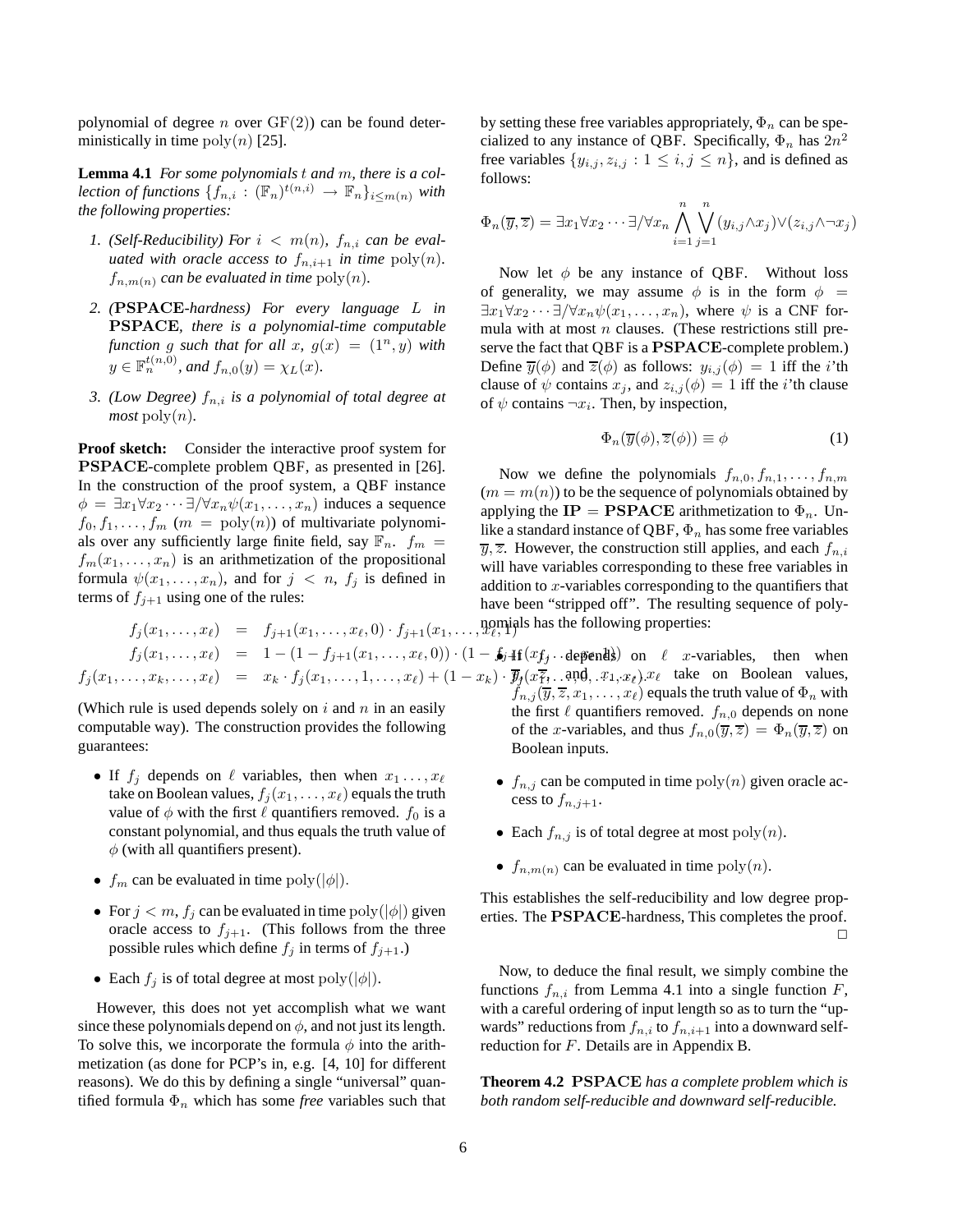In addition to removing some steps from the Impagliazzo–Wigderson proof, Theorem 4.2 has the consequence that we can obtain the "right" derandomization of BPP from a uniform assumption about hard problems in PSPACE (as opposed to  $P^{\#P}$ , as follows from  $[17]$ .

**Corollary 4.3** *There is a generator* G *with stretch* t(·) *which cannot be distinguished in time* t(·) *unless*  $\textbf{PSPACE} \subset \textbf{BPTIME}(t(\text{poly}(n))).$ 

**Corollary 4.4** *If* **PSPACE**  $\not\subset$  **BPTIME**( $t$ (poly(n)))*, then*  $BPP \subseteq i.o.$ - $avgDTIME(2^{t^{-1}(n)})$ .

### **5 Uniform Hardness Amplification**

In this section we will prove that if every problem in **EXP** has a **BPTIME** $(t(n))$  algorithm that solves the problem on a fraction  $1/2 + 1/t(n)$  of the inputs of length *n*, then **EXP** is contained in **BPTIME** $(t(\text{poly}(n)))$ . We will also prove a similar result for PSPACE.

We will prove our result in a series of steps. First, we observe that the non-uniform worst-case to average-case reduction in [27] actually uses a "logarithmic amount of nonuniformity." More precisely, the reduction can be implemented by using a probabilistic algorithm that first picks its randomness, then receives a logarithmically long advice string (that depends only on the randomness), and finally receives and solves the input. We formalize this slightly nonstandard notion of nonuniform probabilistic computation as follows.

**Definition 5.1 (nonuniform** BPP**)** *For functions* t *and* a*, we say that a language* L *is in*  $BPTIME(t)/a$  *if there is an algorithm* A *and a function* f *such that for every input* x of length l,  $\Pr_{r}[A(r, x, f(r)) = L(x)] \geq 3/4$ , A runs in  $t(n)$  *time, and*  $|f(r)| \leq a(n)$ *.* 

Using the above notation, we can restate the main result of Section 4 of Sudan, Trevisan, and Vadhan [27] in the following way:

**Theorem 5.2 (implicit in [27])** *For every language* L *we can define a language* L ′ *such that*

- L *is reducible to* L ′ *(via a linear time Karp reduction);*
- $L'$  *on inputs of length n is solvable in*  $2^{O(n)}$  *time given oracle access to* L *(and all oracle queries are of size* Θ(n)*);*
- *if*  $L'$  *is in* advBPTIME $(t(n))$ *, then*  $L'$  *is in*  $BPTIME(poly(t(n)))/O(log t(n)).$

Proof sketch: In [27], L' is based on a low-degree polynomial encoding f of L over a field of size  $\text{poly}(t(n))$ . It is shown that the only nonuniformity required is the value of the polynomial at a single random point, which comes to  $O(\log t(n))$  bits.  $\Box$ 

We note that earlier methods for achieving strong average-case hardness, namely, versions of Yao's XOR Lemma [31, 11, 13, 16], all appear to use much nonuniformity.

Finally, we show that if  $L$  (and so  $L'$ ) is  $\mathbf{EXP}$ . complete or  $\mathbf{PSPACE}\text{-complete}$ , then  $L'$  can be in **BPTIME**(poly $(t(n))$ )//O(log( $t(n)$ )) only if it is also in  $BPTIME(t(\text{poly}(n)))$ . This will be a consequence of the fact that EXP-complete and PSPACE-complete problems have instance checkers.

**Definition 5.3 (instance checker [7])** *An* instance checker C *for a language* L *is a polynomial time probabilistic oracle machine whose output is either* pass *or* fail *and such that*

- for all inputs x, and all oracles L', if  $L'(x) \neq L(x)$  $\oint$ *then*  $\Pr[C^{L'}(x) = \texttt{fail}] \geq 3/4;$
- *for all inputs*  $x$ ,  $\Pr[C^L(x) = \texttt{fail}] = 0$ .

Intuitively, if  $L$  has an instance checker, then machine  $C$ , given an input  $x$  and an oracle that purports to decide  $L$ , with high probability will be able to verify the validity of the oracle on  $x$ .

As observed in [4], the proof of  $\text{MIP} = \text{NEXP}$  in [4] implies the existence of instance checker for all EXPcomplete problems, and the proof of  $IP = PSPACE$  in [20, 24] implies the existence of instance checkers for all PSPACE-complete problems.

**Theorem 5.4 ([4],[20, 24])** *Every* EXP*-complete problem and every* PSPACE*-complete problem has an instance checker.*

A result related to the existence of instance checkers for  $EXP<sup>5</sup>$  has been used in complexity theory before, for example in [5] and [9]. Our use below, to eliminate limited non-uniform, seems, however, new.

**Lemma 5.5** *Let*  $L \in \text{BPTIME}(t) // a$  *be a problem admitting an instance checker. Then*  $L \in \mathbf{BPTIME}(t(\text{poly} n) \cdot 2^{a(\text{poly} n)})$ *.* 

<sup>5</sup>Specifically, the fact that every problem in EXP has a PCP-type proof systems where the proof has exponential length and the verifier runs in polynomial time, with the additional property that valid proofs for YESinstances can be computed in exponential time.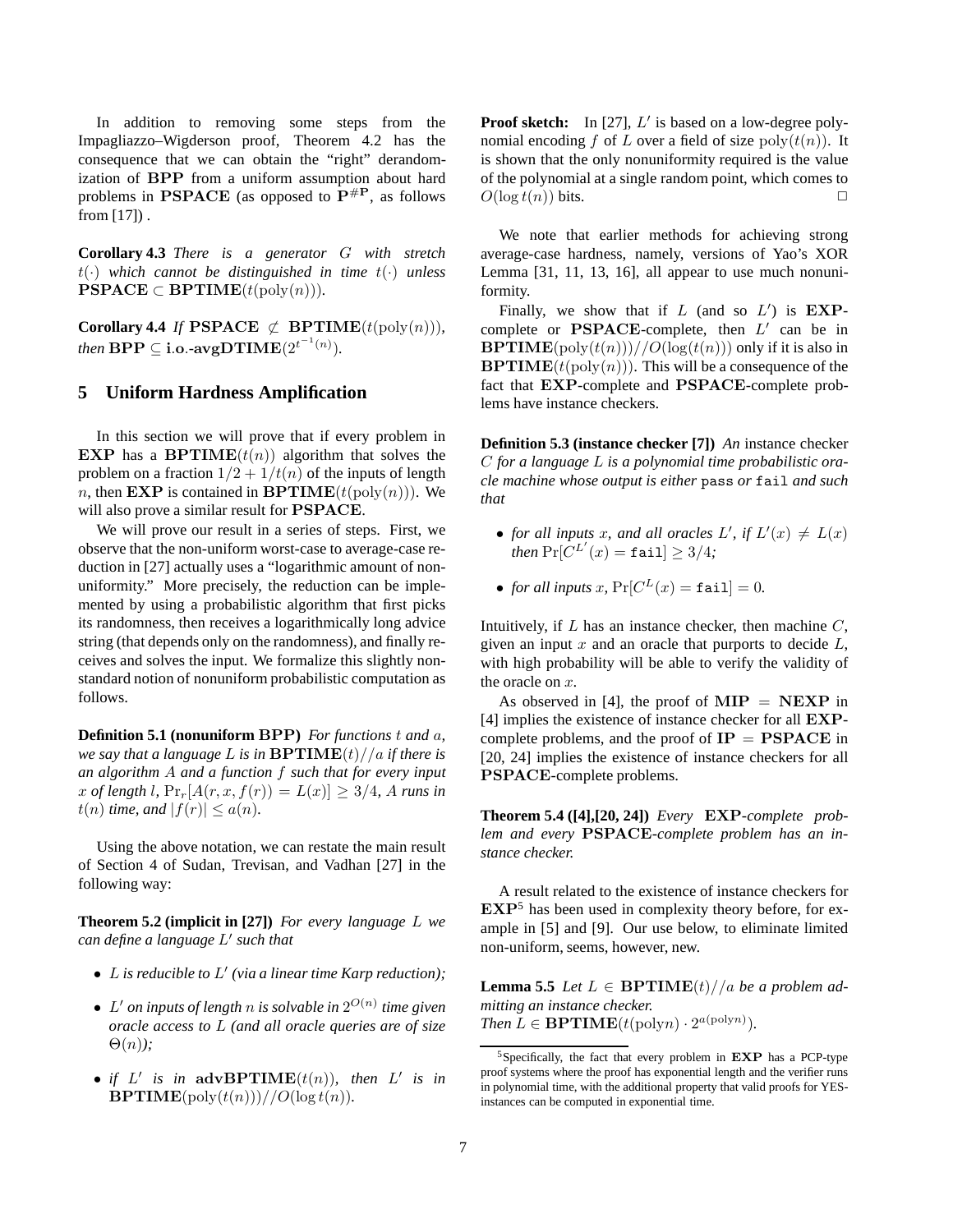**Proof:** Let C be the instance checker, and let  $n^c$  be an upper bound on the length of oracle queries made by C for inputs of length n, let  $A(\cdot, \cdot, \cdot)$  be the algorithm for L and let  $f$  be the advice function. Let  $C'$  be the instance checker obtained by running  $C O(a(n^c))$  times, and passing if and only if  $C$  always passes. Then  $C'$  also asks oracle queries of length at most  $n^c$ , the running time of C' is  $poly(n) \cdot a(n^c)$ , and the error probability is, say,  $2^{-a(n^c)-2}$ .

On input x, we pick r at random, and consider the  $2^{a(n^c)}$ possible advice strings s for the computation of inputs of size at most  $n^c$ , and run  $C^{A(r,\cdot,s)}(x)$ . Let  $s^*$  be the lexicographically smaller string for which  $C^{A(r,\cdot,s)}(x)$  outputs pass; then we output  $A(r, x, s^*)$ . We output a random answer if there is no string s for which the output is pass. With high probability over r, and for the case  $s = f(r)$ , the oracle is correctly computing  $L$ , and  $C$  outputs pass; furthermore, except with probability  $\leq 1/4$ , in all cases in which  $C$  outputs pass, the answer is right.

We can now put together all the results, and prove our worstcase to average-case reduction in the uniform setting.

**Theorem 5.6** *If*  $\mathbf{EXP} \subseteq \text{advBPTIME}(\text{poly}(t(n)))$ *then*  $\mathbf{EXP} \subseteq \mathbf{BPTIME}(t(\text{poly}(n))).$ 

**Proof:** Fix an **EXP**-complete language L, and construct  $L'$  as in Theorem 5.2. Then  $L$ ′ is also EXP-complete, and thus instance-checkable, and also we have  $L' \in \text{advBPTIME}(\text{poly}(t(n)))$  and then  $L' \in \mathbf{BPTIME}(\text{poly}(t(O(n))))/O(\log t(O(n))).$  Using Lemma 5.5, we have  $L' \in \mathbf{BPTIME}(t(\text{poly}(n))),$ and, from the EXP-completeness of  $L'$ , we have EXP  $\subseteq$  $BPTIME(t(\text{poly}(n))).$ 

Notice that the above theorem is not as strong as it could be. For example, it would be nice to prove that  $E \nsubseteq$ **BPTIME** $(2^{o(n)})$  implies **E**  $\subsetneq$  **advBPTIME** $(2^{o(n)})$ , however Theorem 5.6 does not imply such a result. In order to do such finer worst-case to average-case reductions, we need to re-examine our argument very carefully. We state a stronger result that can be proved this way, and, in this extended abstract, only sketch the proof.

**Theorem 5.7** *If*  $\mathbf{E} \subseteq \text{advBPTIME}(\text{poly}(t(n)))$  *then*  $\mathbf{E} \subseteq \mathbf{BPTIME}(\text{poly}(t(n))).$ 

**Proof:** [Sketch] Fix a language L that is E-complete under linear-time reductions, for example  $L$  is the set of triples  $(M, x, 1<sup>n</sup>)$  such that machine M accepts input x in at most  $2^n$  steps. Construct  $L'$  as in Theorem 5.2, then  $L'$  is also E-complete under linear-time reductions. From the assumption of the theorem, we have that  $L' \in$  $\mathbf{advBPTIME}(t(n))$ , and from Theorem 5.2 we have that also

$$
L' \in \mathbf{BPTIME}(\mathrm{poly}(t(O(n)))) // O(\log t(O(n))) . (2)
$$

From a stronger version of Theorem 5.4, it follows that  $L'$  has an instance checker that given an input of length n only makes oracle queries of size  $O(n)$ . (Such a result does not seem to follow from [4], however it can be derived from the proof of the PCP theorem [3, 2] and, in fact, the results of [3] are enough.) Using Equation (2), the strong instance checker of  $L'$ , and a more careful version of the proof of Lemma 5.5, we conclude that  $L'$  is also in  $BPTIME(\text{poly}(t(O(n))))$ , and now the theorem follows from the niceness of  $t$  and the E-completeness of  $L'$  under linear-time reductions. **Contract** 

Finally, we observe that the proof of Theorem 5.6 actually shows that given a language  $L \in EXP$  we can construct a language  $L' \in EXP$  such that in order to compute  $L$  on all inputs of length  $n$ , it is enough to compute  $L'$  well on average on inputs of length  $n^{\Theta(1)}$ . Standard padding arguments can then be used to show that if  $L'$  is easy on average for infinitely many input lengths, then  $L$  is easy on the worst case for infinitely many input lengths. Recall that the techniques of [17] do not provide this kind of result, the Lemma 3.4

**Theorem 5.8** *If*  $\mathbf{EXP} \subseteq \mathbf{i.o.}$ -adv $\mathbf{BPTIME}(t(\text{poly }n)),$ *then*  $\mathbf{EXP} \subseteq$  **i.o.-BPTIME**(t(polyn)). If E ⊆ i.o.-advBPTIME(poly( $t(n)$ ) *then* E ⊆ i.o.- $BPTIME(poly(t(n))$ .

#### **Acknowledgments**

We thank Avi Wigderson, Valentine Kabanets, and Lance Fortnow for helpful discussions.

#### **References**

- [1] A. E. Andreev, A. E. F. Clementi, and J. D. P. Rolim. Worstcase hardness suffices for derandomization: A new method for hardness-randomness trade-offs. In P. Degano, R. Gorrieri, and A. Marchetti-Spaccamela, editors, *Automata, Languages and Programming, 24th International Colloquium*, volume 1256 of *Lecture Notes in Computer Science*, pages 177–187, Bologna, Italy, 7–11 July 1997. Springer-Verlag.
- [2] S. Arora, C. Lund, R. Motwani, M. Sudan, and M. Szegedy. Proof verification and hardness of approximation problems. *J. ACM*, 45(3):501–555, 1998. Preliminary version in *Proc. of FOCS'92*.
- [3] S. Arora and S. Safra. Probabilistic checking of proofs: A new characterization of NP. *J. ACM*, 45(1):70–122, 1998. Preliminary version in *Proc. of FOCS'92*.
- [4] L. Babai, L. Fortnow, and C. Lund. Nondeterministic exponential time has two-prover interactive protocols. *Comput. Complexity*, 1(1):3–40, 1991.
- [5] L. Babai, L. Fortnow, N. Nisan, and A. Wigderson. BPP has subexponential time simulations unless EXPTIME has publishable proofs. *Computational Complexity*, 3(4):307– 318, 1993.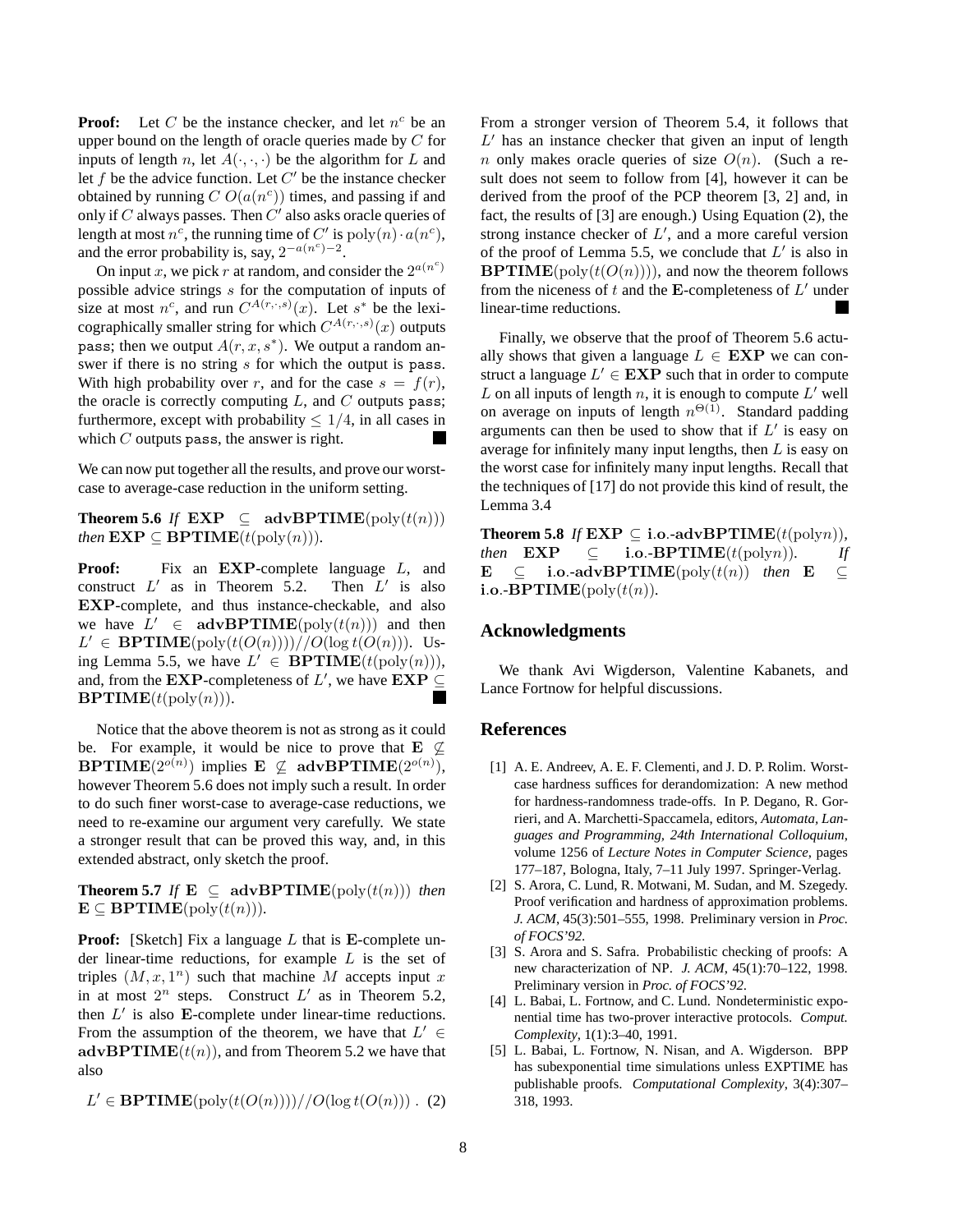- [6] D. Beaver and J. Feigenbaum. Hiding instances in multioracle queries. In *7th Annual Symposium on Theoretical Aspects of Computer Science*, volume 415 of *Lecture Notes in Computer Science*, pages 37–48, Rouen, France, 22–24 Feb. 1990. Springer.
- [7] M. Blum and S. Kannan. Designing programs that check their work. *Journal of the ACM*, 42(1):269–291, 1995.
- [8] M. Blum and S. Micali. How to generate cryptographically strong sequences of pseudo-random bits. *SIAM J. on Computing*, 13(4):850–864, Nov. 1984.
- [9] H. Buhrman, L. Fortnow, D. van Milkebeek, and L. Torenvliet. Using autoreducibility to separate complexity classes. *SIAM J. on Computing*, 29:1497–1520, 2000.
- [10] U. Feige, S. Goldwasser, L. Lovász, S. Safra, and M. Szegedy. Interactive proofs and the hardness of approximating cliques. *J. ACM*, 43(2):268–292, 1996.
- [11] O. Goldreich, N. Nisan, and A. Wigderson. On Yao's XOR lemma. Technical Report TR95–050, Electronic Colloquium on Computational Complexity, March 1995. http://www.eccc.uni-trier.de/eccc.
- [12] J. Håstad, R. Impagliazzo, L. A. Levin, and M. Luby. A pseudorandom generator from any one-way function. *SIAM J. Comput.*, 28(4):1364–1396 (electronic), 1999.
- [13] R. Impagliazzo. Hard-core distributions for somewhat hard problems. In *36th Annual Symposium on Foundations of Computer Science*, pages 538–545, Milwaukee, Wisconsin, 23–25 Oct. 1995. IEEE.
- [14] R. Impagliazzo, V. Kabanets, and A. Wigderson. In search of an easy witness: Exponential time vs. probabilistic polynomial time. In *Proceedings of the Sixteenth Annual Conference on Computational Complexity*. IEEE, June 18–21 2001.
- [15] R. Impagliazzo, R. Shaltiel, and A. Wigderson. Extractors and pseudo-random generators with optimal seed length. In *Proceedings of 32nd ACM Symposium on Theory of Computing*, 2000.
- [16] R. Impagliazzo and A. Wigderson.  $P = BPP$  if E requires exponential circuits: Derandomizing the XOR lemma. In *Proceedings of the Twenty-Ninth Annual ACM Symposium on Theory of Computing*, pages 220–229, El Paso, Texas, 4–6 May 1997.
- [17] R. Impagliazzo and A. Wigderson. Randomness vs. time: De-randomization under a uniform assumption. In *36th Annual Symposium on Foundations of Computer Science*, Palo Alto, CA, November 8–11 1998. IEEE.
- [18] R. M. Karp and R. J. Lipton. Turing machines that take advice. L'Enseignement Mathématique. Revue Internationale. *IIe S´erie*, 28(3-4):191–209, 1982.
- [19] R. Lipton. New directions in testing. In *Proceedings of DI-MACS Workshop on Distributed Computing and Cryptography*, 1989.
- [20] C. Lund, L. Fortnow, H. Karloff, and N. Nisan. Algebraic methods for interactive proof systems. *J. ACM*, 39(4):859– 868, Oct. 1992.
- [21] P. B. Miltersen, N. V. Vinodchandran, and O. Watanabe. Super-polynomial versus half-exponential circuit size in the exponential hierarchy. In *Computing and combinatorics (Tokyo, 1999)*, pages 210–220. Springer, Berlin, 1999.
- [22] N. Nisan and A. Wigderson. Hardness vs randomness. *J. Comput. Syst. Sci.*, 49(2):149–167, Oct. 1994.
- [23] R. Shaltiel and C. Umans. Simple extractors for all minentropies and a new pseudo-random generator. In *42nd Annual Symposium on Foundations of Computer Science*. IEEE, 14–17 Oct. 2001.
- [24] A. Shamir. IP = PSPACE. *J. ACM*, 39(4):869–877, Oct. 1992.
- [25] V. Shoup. New algorithms for finding irreducible polynomials over finite fields. *Math. Comp.*, 54(189):435–447, 1990.
- [26] M. Sipser. *Introduction to the Theory of Computation*. PWS Publishing, 1997.
- [27] M. Sudan, L. Trevisan, and S. Vadhan. Pseudorandom generators without the XOR lemma. *Journal of Computer and System Sciences*, 62:236–266, 2001. Special issue on CCC '99. Extended abstract in *STOC–CCC '99* joint session.
- [28] S. Toda. PP is as hard as the polynomial-time hierarchy. *SIAM J. Comput.*, 20(5):865–877, 1991.
- [29] L. Trevisan. Constructions of near-optimal extractors using pseudo-random generators. In *Proceedings of the Thirty-First Annual ACM Symposium on the Theory of Computing*, pages 141–148, Atlanta, Georgia, 1–4 May 1999.
- [30] L. G. Valiant. The complexity of computing the permanent. *Theoretical Computer Science*, 8(2):189–201, 1979.
- [31] A. C. Yao. Theory and applications of trapdoor functions (extended abstract). In *23rd Annual Symposium on Foundations of Computer Science*, pages 80–91, Chicago, Illinois, 3–5 Nov. 1982. IEEE.

### **A Black-Box Reductions**

In this section, we argue that *uniform, black-box* reductions cannot be used to prove the pseudorandom generator constructions and the worst-case-to-average-case reductions given in [17] and this paper. We conjecture that these negative results can be extended to actually show that the constructions are nonrelativizing. The fact that we are using reductions which cannot be black-box suggests that significant, and possibly unexpected results could come out of further studies of uniform reductions in this field.

Let us briefly explain what we mean by black-box reductions, and why uniform black-box reductions have very strong limitations. Suppose we want to construct a pseudorandom generator  $G_f : \{0,1\}^n \rightarrow \{0,1\}^{t(n)}$  based on a hard function  $f$ ; our approach (following [22] and all subsequent papers on the subject) could be to show that giving a distinguishing procedure  $D$  that distinguishes the output of  $G_f$  from the uniform distribution, it is possible to construct an oracle procedure  $P$ , which may be nonuniform (and indeed typically is), such that  $P<sup>D</sup>$  computes f well on average. Now, if  $f$  is hard on average, and  $P$  is efficient, it cannot be the case that  $D$  is efficient. So no efficient procedure distinguishes the output of  $G_f$  from uniform, and  $G$ is a pseudorandom generator. The oracle procedure  $P$  implements the reduction from the task of breaking the generator to the task of computing the hard function  $f$ . Even